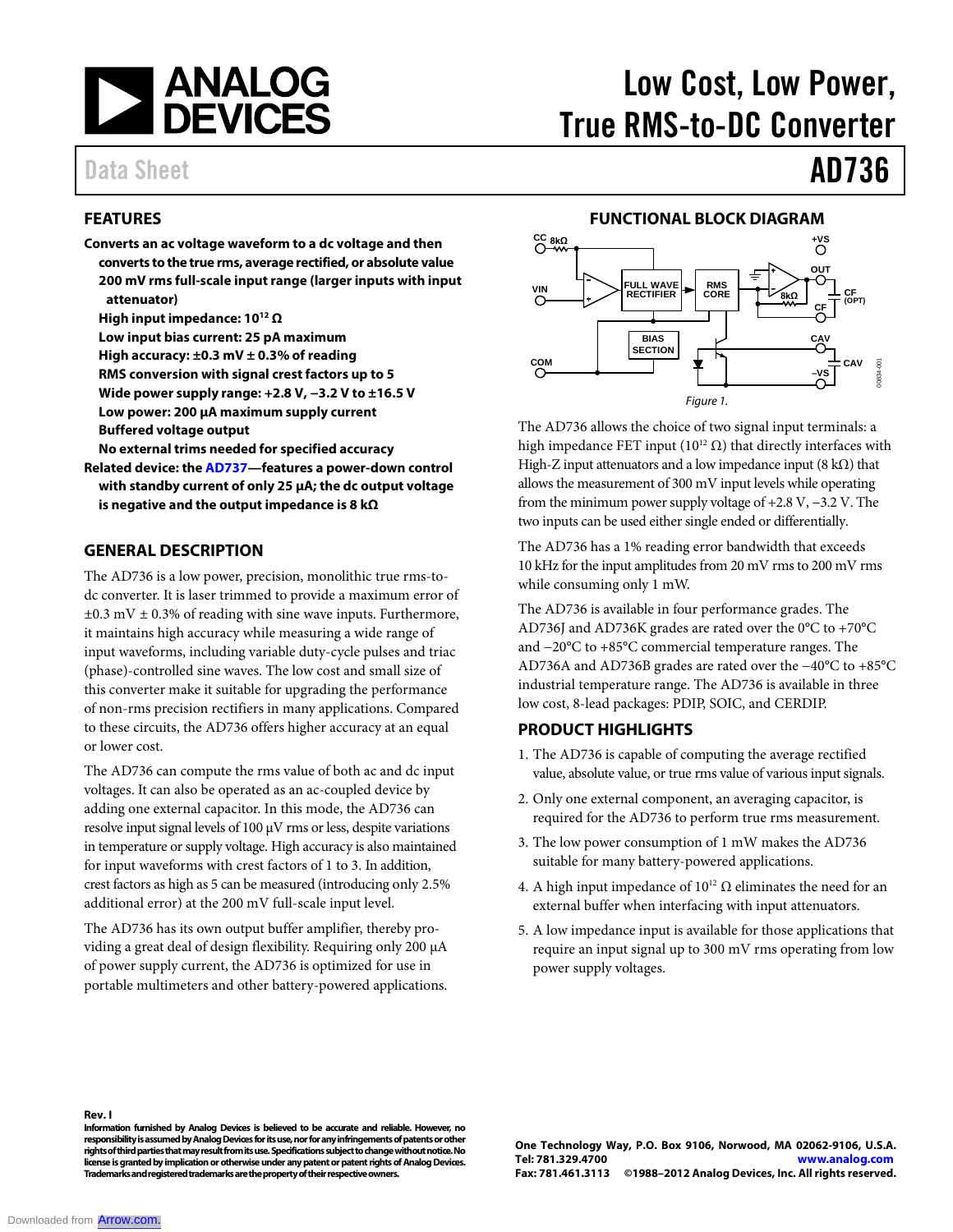## AD736 Data Sheet

## TABLE OF CONTENTS

| Calculating Settling Time Using Figure 16  11 |  |
|-----------------------------------------------|--|
|                                               |  |

### **REVISION HISTORY**

| $12/12$ —Rev. H to Rev. I                                   |
|-------------------------------------------------------------|
|                                                             |
| Change to Error vs. Crest Factor Parameter, Table 1  3      |
| Changes to Operating Voltage Range Parameter, Table 1  4    |
|                                                             |
|                                                             |
|                                                             |
|                                                             |
|                                                             |
| Added Additional Application Concepts Section and           |
|                                                             |
|                                                             |
|                                                             |
|                                                             |
| $2/07$ —Rev. G to Rev. H                                    |
|                                                             |
|                                                             |
| Inserted Figure 21 to Figure 24; Renumbered Sequentially 13 |
| $D_{\rm elatod}$ Equipment of $\overline{C}$<br>1 E         |

| Inserted Figure 29 to Figure 34; Renumbered Sequentially 16 |
|-------------------------------------------------------------|
| Inserted Figure 35; Renumbered Sequentially 17              |
|                                                             |
| $2/06$ —Rev. F to Rev. G                                    |
|                                                             |

| Changes to Figure 23, Figure 24, and Figure 25  15 |  |
|----------------------------------------------------|--|
|                                                    |  |
|                                                    |  |
| 5/04—Rev. E to Rev. F                              |  |
|                                                    |  |
|                                                    |  |
|                                                    |  |
|                                                    |  |
| $4/03$ —Rev. D to Rev. E                           |  |
|                                                    |  |
|                                                    |  |
|                                                    |  |
|                                                    |  |
| $11/02$ —Rev. C to Rev. D                          |  |
|                                                    |  |
|                                                    |  |
|                                                    |  |
|                                                    |  |
|                                                    |  |
|                                                    |  |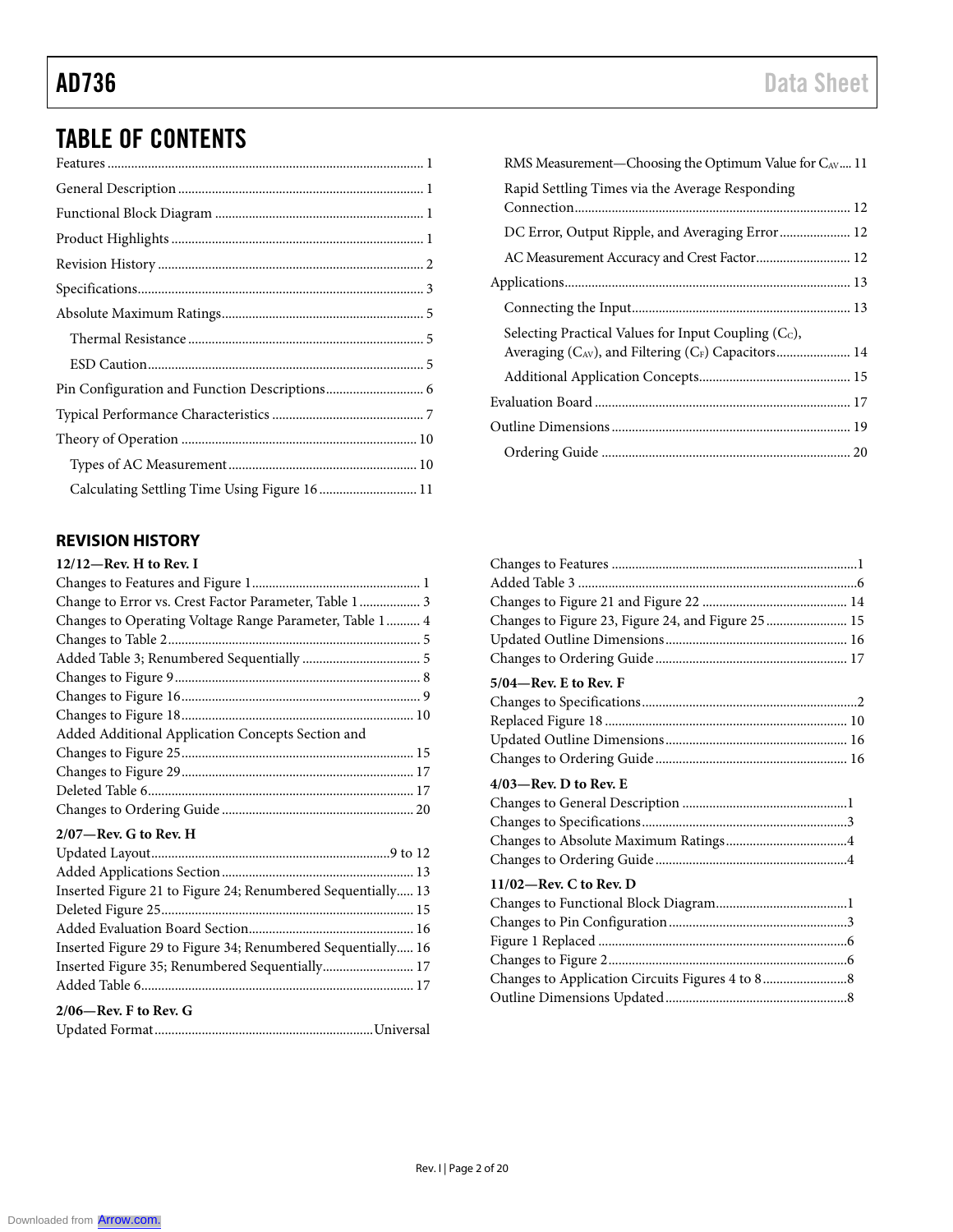## **SPECIFICATIONS**

At 25°C ± 5 V supplies, ac-coupled with 1 kHz sine wave input applied, unless otherwise noted. Specifications in **bold** are tested on all production units at final electrical test. Results from those tests are used to calculate outgoing quality levels.

#### **Table 1.**

|                                                     |                                 | AD736J/AD736A |              | AD736K/AD736B                     |      |              |         |                    |
|-----------------------------------------------------|---------------------------------|---------------|--------------|-----------------------------------|------|--------------|---------|--------------------|
| Parameter                                           | <b>Conditions</b>               | Min           | <b>Typ</b>   | Max                               | Min  | <b>Typ</b>   | Max     | Unit               |
| <b>TRANSFER FUNCTION</b>                            |                                 |               |              | $V_{OUT} = \sqrt{Avg (V_{IN}^2)}$ |      |              |         |                    |
| <b>CONVERSION ACCURACY</b>                          | 1 kHz sine wave                 |               |              |                                   |      |              |         |                    |
| Total Error, Internal Trim <sup>1</sup>             | Using $C_c$                     |               |              |                                   |      |              |         |                    |
| <b>All Grades</b>                                   | 0 mV rms to 200 mV rms          |               | 0.3/0.3      | 0.5/0.5                           |      | 0.2/0.2      | 0.3/0.3 | ±mV/±% of reading  |
|                                                     | 200 mV to 1 V rms               |               | $-1.2$       | ±2.0                              |      | $-1.2$       | ±2.0    | % of reading       |
| <b>T<sub>MIN</sub></b> to T <sub>MAX</sub>          |                                 |               |              |                                   |      |              |         |                    |
| A and B Grades                                      | @ 200 mV rms                    |               | 0.7/0.7      |                                   |      |              | 0.5/0.5 | ±mV/±% of reading  |
| J and K Grades                                      | @ 200 mV rms                    |               | 0.007        |                                   |      | 0.007        |         | ±% of reading/°C   |
| vs. Supply Voltage                                  |                                 |               |              |                                   |      |              |         |                    |
| @ 200 mV rms Input                                  | $V_5 = \pm 5$ V to $\pm 16.5$ V | 0             | $+0.06$      | $+0.1$                            | 0    | $+0.06$      | $+0.1$  | % /V               |
|                                                     | $V_s = \pm 5$ V to $\pm 3$ V    | 0             | $-0.18$      | $-0.3$                            | 0    | $-0.18$      | $-0.3$  | % /V               |
| DC Reversal Error, DC-Coupled                       | @ 600 mV dc                     |               | 1.3          | 2.5                               |      | 1.3          | 2.5     | % of reading       |
| Nonlinearity <sup>2</sup> , 0 mV to 200 mV          | @100 mV rms                     | 0             | 0.25         | 0.35                              | 0    | 0.25         | 0.35    | % of reading       |
| Total Error, External Trim                          | 0 mV rms to 200 mV rms          |               | 0.1/0.5      |                                   |      | 0.1/0.3      |         | ±mV/±% of reading  |
| ERROR VS. CREST FACTOR <sup>3</sup>                 |                                 |               |              |                                   |      |              |         |                    |
| Crest Factor = $1$ to $3$                           | $C_{AV}$ , $C_F = 100 \mu F$    |               | 0.7          |                                   |      | 0.7          |         | % additional error |
| Crest Factor = $3$ to $5$                           | $C_{AV}$ , $C_F = 100 \mu F$    |               | 2.5          |                                   |      | 2.5          |         | % additional error |
| <b>INPUT CHARACTERISTICS</b>                        |                                 |               |              |                                   |      |              |         |                    |
| High Impedance Input                                |                                 |               |              |                                   |      |              |         |                    |
| Signal Range (Pin 2)                                |                                 |               |              |                                   |      |              |         |                    |
| <b>Continuous RMS Level</b>                         | $V_s = +2.8 V, -3.2 V$          |               |              | 200                               |      |              | 200     | mV rms             |
|                                                     | $V_5 = \pm 5$ V to $\pm 16.5$ V |               |              | 1                                 |      |              | 1       | V rms              |
| Peak Transient Input                                | $V_s = +2.8 V, -3.2 V$          | ±0.9          |              |                                   | ±0.9 |              |         | $\vee$             |
|                                                     | $V_s = \pm 5 V$                 |               | ±2.7         |                                   |      | ±2.7         |         | V                  |
|                                                     | $V_s = \pm 16.5 V$              | ±4.0          |              |                                   | ±4.0 |              |         | V                  |
| Input Resistance                                    |                                 |               | $10^{12}$    |                                   |      | $10^{12}$    |         | Ω                  |
| <b>Input Bias Current</b>                           | $V_s = \pm 3$ V to $\pm 16.5$ V |               | $\mathbf{1}$ | 25                                |      | $\mathbf{1}$ | 25      | pA                 |
| Low Impedance Input                                 |                                 |               |              |                                   |      |              |         |                    |
| Signal Range (Pin 1)<br><b>Continuous RMS Level</b> | $V_s = +2.8 V, -3.2 V$          |               |              | 300                               |      |              | 300     | mV rms             |
|                                                     | $V_s = \pm 5$ V to $\pm 16.5$ V |               |              | $\mathbf{1}$                      |      |              | 1       | V rms              |
| Peak Transient Input                                | $V_s = +2.8 V, -3.2 V$          |               | ±1.7         |                                   |      | ±1.7         |         | $\vee$             |
|                                                     | $V_s = \pm 5 V$                 |               | ±3.8         |                                   |      | ±3.8         |         | V                  |
|                                                     | $V_s = \pm 16.5 V$              |               | ±11          |                                   |      | ±11          |         | V                  |
| Input Resistance                                    |                                 | 6.4           | 8            | 9.6                               | 6.4  | 8            | 9.6     | kΩ                 |
| <b>Maximum Continuous</b>                           | All supply voltages             |               |              | ±12                               |      |              | ±12     | V p-p              |
| Nondestructive Input                                |                                 |               |              |                                   |      |              |         |                    |
| Input Offset Voltage <sup>4</sup>                   |                                 |               |              |                                   |      |              |         |                    |
| J and K Grades                                      |                                 |               |              | ±3                                |      |              | ±3      | mV                 |
| A and B Grades                                      |                                 |               |              | ±3                                |      |              | ±3      | mV                 |
| vs. Temperature                                     |                                 |               | 8            | 30                                |      | 8            | 30      | µV/°C              |
| vs. Supply                                          | $V_s = \pm 5$ V to $\pm 16.5$ V |               | 50           | 150                               |      | 50           | 150     | µV/V               |
|                                                     | $V_s = \pm 5$ V to $\pm 3$ V    |               | 80           |                                   |      | 80           |         | µV/V               |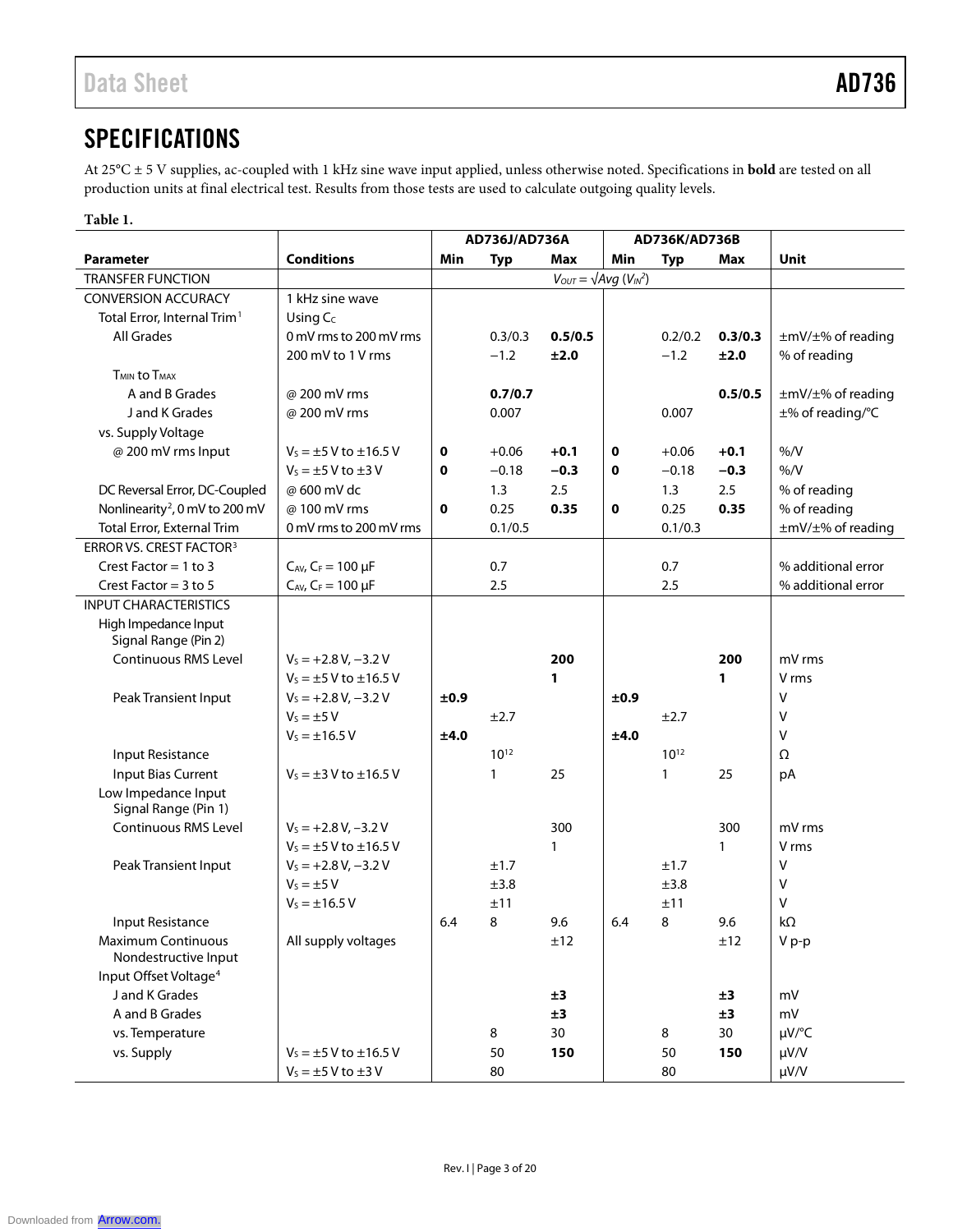|                                                         |                                    | AD736J/AD736A     |                  | AD736K/AD736B |                   |                  |            |            |
|---------------------------------------------------------|------------------------------------|-------------------|------------------|---------------|-------------------|------------------|------------|------------|
| Parameter                                               | <b>Conditions</b>                  | Min               | <b>Typ</b>       | <b>Max</b>    | Min               | <b>Typ</b>       | <b>Max</b> | Unit       |
| <b>OUTPUT CHARACTERISTICS</b>                           |                                    |                   |                  |               |                   |                  |            |            |
| <b>Output Offset Voltage</b>                            |                                    |                   |                  |               |                   |                  |            |            |
| J and K Grades                                          |                                    |                   | ±0.1             | ±0.5          |                   | ±0.1             | ±0.3       | mV         |
| A and B Grades                                          |                                    |                   |                  | ±0.5          |                   |                  | ±0.3       | mV         |
| vs. Temperature                                         |                                    |                   | 1                | 20            |                   | 1                | 20         | µV/°C      |
| vs. Supply                                              | $V_5 = \pm 5$ V to $\pm 16.5$ V    |                   | 50               | 130           |                   | 50               | 130        | µV/V       |
|                                                         | $V_s = \pm 5$ V to $\pm 3$ V       |                   | 50               |               |                   | 50               |            | µV/V       |
| <b>Output Voltage Swing</b>                             |                                    |                   |                  |               |                   |                  |            |            |
| $2 k\Omega$ Load                                        | $V_s = +2.8 V, -3.2 V$             | 0 <sub>to</sub>   | 1.7              |               | 0 <sub>to</sub>   | 1.7              |            | Λ          |
|                                                         |                                    | 1.6               |                  |               | 1.6               |                  |            |            |
|                                                         | $V_s = \pm 5 V$                    | 0 <sub>to</sub>   | 3.8              |               | 0 <sub>to</sub>   | 3.8              |            | ٧          |
|                                                         |                                    | 3.6               |                  |               | 3.6               |                  |            |            |
|                                                         | $V_S = \pm 16.5 V$                 | 0 <sub>to 4</sub> | 5                |               | 0 <sub>to 4</sub> | 5                |            | v          |
| No Load                                                 | $V_s = \pm 16.5 V$                 | 0 to 4            | 12               |               | 0 <sub>to 4</sub> | 12               |            | v          |
| <b>Output Current</b>                                   |                                    | $\overline{2}$    |                  |               | $\overline{2}$    |                  |            | mA         |
| <b>Short-Circuit Current</b>                            |                                    |                   | 3                |               |                   | 3                |            | mA         |
| <b>Output Resistance</b>                                | @ dc                               |                   | 0.2              |               |                   | 0.2              |            | $\Omega$   |
| <b>FREQUENCY RESPONSE</b>                               |                                    |                   |                  |               |                   |                  |            |            |
| High Impedance Input (Pin 2)<br>for 1% Additional Error | Sine wave input                    |                   |                  |               |                   |                  |            |            |
| $V_{IN} = 1$ mV rms                                     |                                    |                   | 1                |               |                   | $\mathbf{1}$     |            | kHz        |
| $V_{IN}$ = 10 mV rms                                    |                                    |                   | 6                |               |                   | 6                |            | kHz        |
| $V_{IN}$ = 100 mV rms                                   |                                    |                   | 37               |               |                   | 37               |            | kHz        |
| $V_{IN} = 200$ mV rms                                   |                                    |                   | 33               |               |                   | 33               |            | kHz        |
| $±3$ dB Bandwidth                                       | Sine wave input                    |                   |                  |               |                   |                  |            |            |
| $V_{IN} = 1$ mV rms                                     |                                    |                   | 5                |               |                   | 5                |            | kHz        |
| $V_{IN}$ = 10 mV rms                                    |                                    |                   | 55               |               |                   | 55               |            | kHz        |
| $V_{IN}$ = 100 mV rms                                   |                                    |                   | 170              |               |                   | 170              |            | kHz        |
| $V_{IN}$ = 200 mV rms                                   |                                    |                   | 190              |               |                   | 190              |            | kHz        |
| Low Impedance Input (Pin 1)                             | Sine wave input                    |                   |                  |               |                   |                  |            |            |
| for 1% Additional Error                                 |                                    |                   |                  |               |                   |                  |            |            |
| $V_{IN} = 1$ mV rms                                     |                                    |                   | $\mathbf{1}$     |               |                   | 1                |            | kHz        |
| $V_{IN} = 10$ mV rms                                    |                                    |                   | 6                |               |                   | 6                |            | kHz        |
| $V_{IN}$ = 100 mV rms                                   |                                    |                   | 90               |               |                   | 90               |            | kHz        |
| $V_{IN}$ = 200 mV rms                                   |                                    |                   | 90               |               |                   | 90               |            | kHz        |
| ±3 dB Bandwidth                                         | Sine wave input                    |                   |                  |               |                   |                  |            |            |
| $V_{IN} = 1$ mV rms                                     |                                    |                   | 5                |               |                   | 5                |            | kHz        |
| $V_{IN} = 10$ mV rms                                    |                                    |                   | 55               |               |                   | 55               |            | kHz        |
| $V_{IN}$ = 100 mV rms                                   |                                    |                   | 350              |               |                   | 350              |            | kHz        |
| $V_{IN}$ = 200 mV rms                                   |                                    |                   | 460              |               |                   | 460              |            | <b>kHz</b> |
| POWER SUPPLY                                            |                                    |                   |                  |               |                   |                  |            |            |
| <b>Operating Voltage Range</b>                          |                                    | $+2.8,$<br>$-3.2$ | ±5               | ±16.5         | $+2.8,$<br>$-3.2$ | ± 5              | ±16.5      | V          |
| Quiescent Current                                       | Zero signal                        |                   | 160              | 200           |                   | 160              | 200        | μA         |
| 200 mV rms, No Load                                     | Sine wave input                    |                   | 230              | 270           |                   | 230              | 270        | μA         |
| <b>TEMPERATURE RANGE</b>                                |                                    |                   |                  |               |                   |                  |            |            |
| Operating, Rated Performance                            |                                    |                   |                  |               |                   |                  |            |            |
| Commercial                                              | 0°C to 70°C                        |                   | AD736JN, AD736JR |               |                   | AD736KN, AD736KR |            |            |
| Industrial                                              | $-40^{\circ}$ C to $+85^{\circ}$ C |                   | AD736AQ, AD736AR |               |                   | AD736BQ, AD736BR |            |            |

' Accuracy is specified with the AD736 connected as shown in Figure 18 with Capacitor C<sub>c</sub>.<br>? Nonlinearity is defined as the maximum deviation (in percent error) from a straight line connecting the readings at 0 mV rms and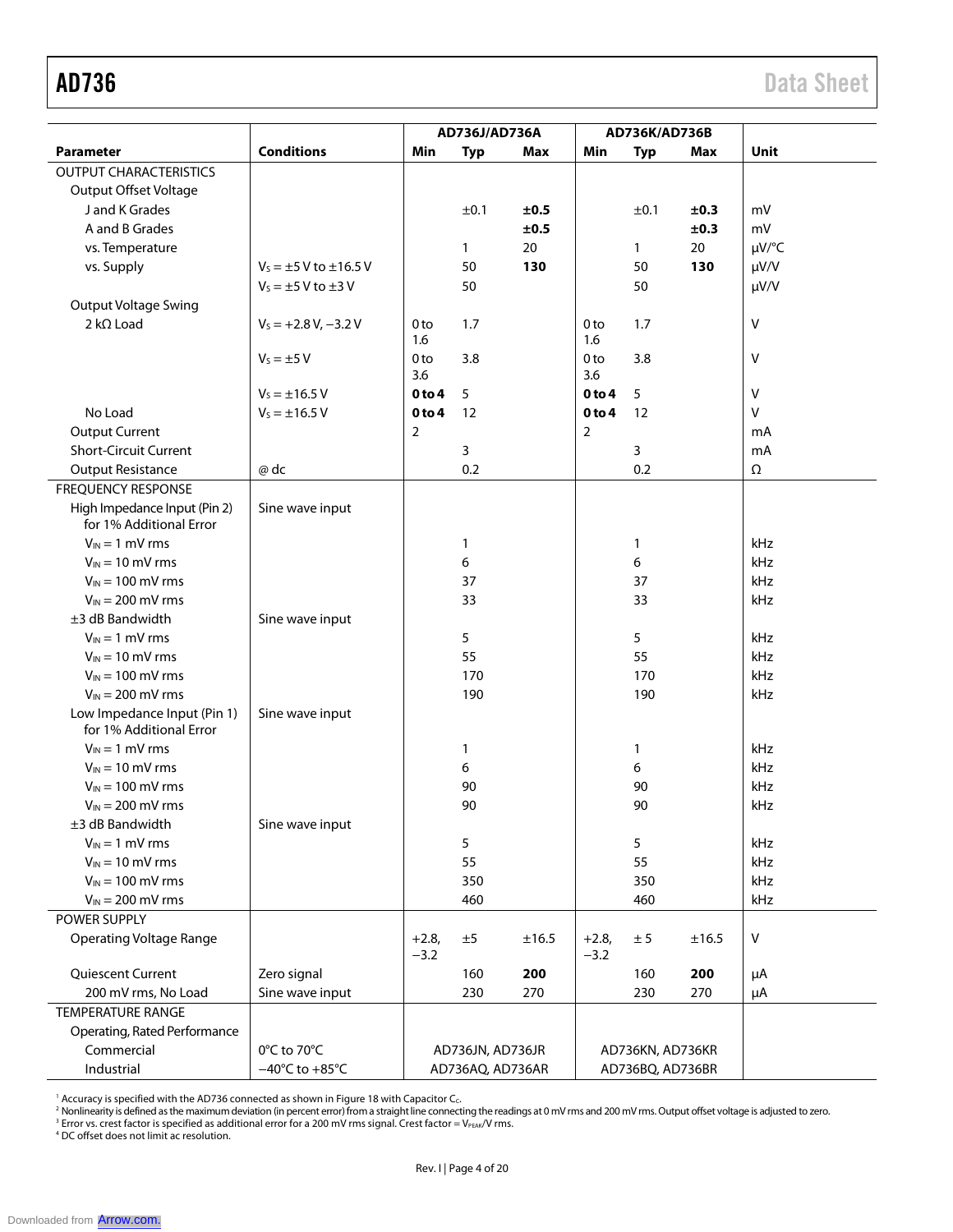## ABSOLUTE MAXIMUM RATINGS

#### **Table 2.**

| <b>Parameter</b>                     | Rating                              |
|--------------------------------------|-------------------------------------|
| Supply Voltage                       | ±16.5V                              |
| <b>Internal Power Dissipation</b>    | 200 mW                              |
| Input Voltage                        |                                     |
| Pin 2 through Pin 8                  | $\pm V_5$                           |
| Pin 1                                | $+12V$                              |
| <b>Output Short-Circuit Duration</b> | Indefinite                          |
| Differential Input Voltage           | $+V_5$ and $-V_5$                   |
| Storage Temperature Range (Q)        | $-65^{\circ}$ C to $+150^{\circ}$ C |
| Storage Temperature Range (N, R)     | $-65^{\circ}$ C to $+125^{\circ}$ C |
| Lead Temperature (Soldering, 60 sec) | $300^{\circ}$ C                     |
| <b>ESD Rating</b>                    | 500 V                               |

Stresses above those listed under Absolute Maximum Ratings may cause permanent damage to the device. This is a stress rating only; functional operation of the device at these or any other conditions above those indicated in the operational section of this specification is not implied. Exposure to absolute maximum rating conditions for extended periods may affect device reliability.

#### **THERMAL RESISTANCE**

 $\theta_{JA}$  is specified for the worst-case conditions, that is, a device soldered in a circuit board for surface-mount packages.

#### **Table 3. Thermal Resistance**

| Package Type  | $\theta$ JA | Unit               |
|---------------|-------------|--------------------|
| 8-Lead PDIP   | 165         | $\degree$ C/W      |
| 8-Lead CERDIP | 110         | $\rm ^{\circ}$ C/W |
| 8-Lead SOIC   | 155         | $\rm ^{\circ}$ C/W |

#### **ESD CAUTION**



ESD (electrostatic discharge) sensitive device. Charged devices and circuit boards can discharge<br>without detection. Although this product features patented or proprietary protection circuitry, damage may occur on devices subjected to high energy ESD. Therefore, proper ESD precautions should be taken to avoid performance degradation or loss of functionality.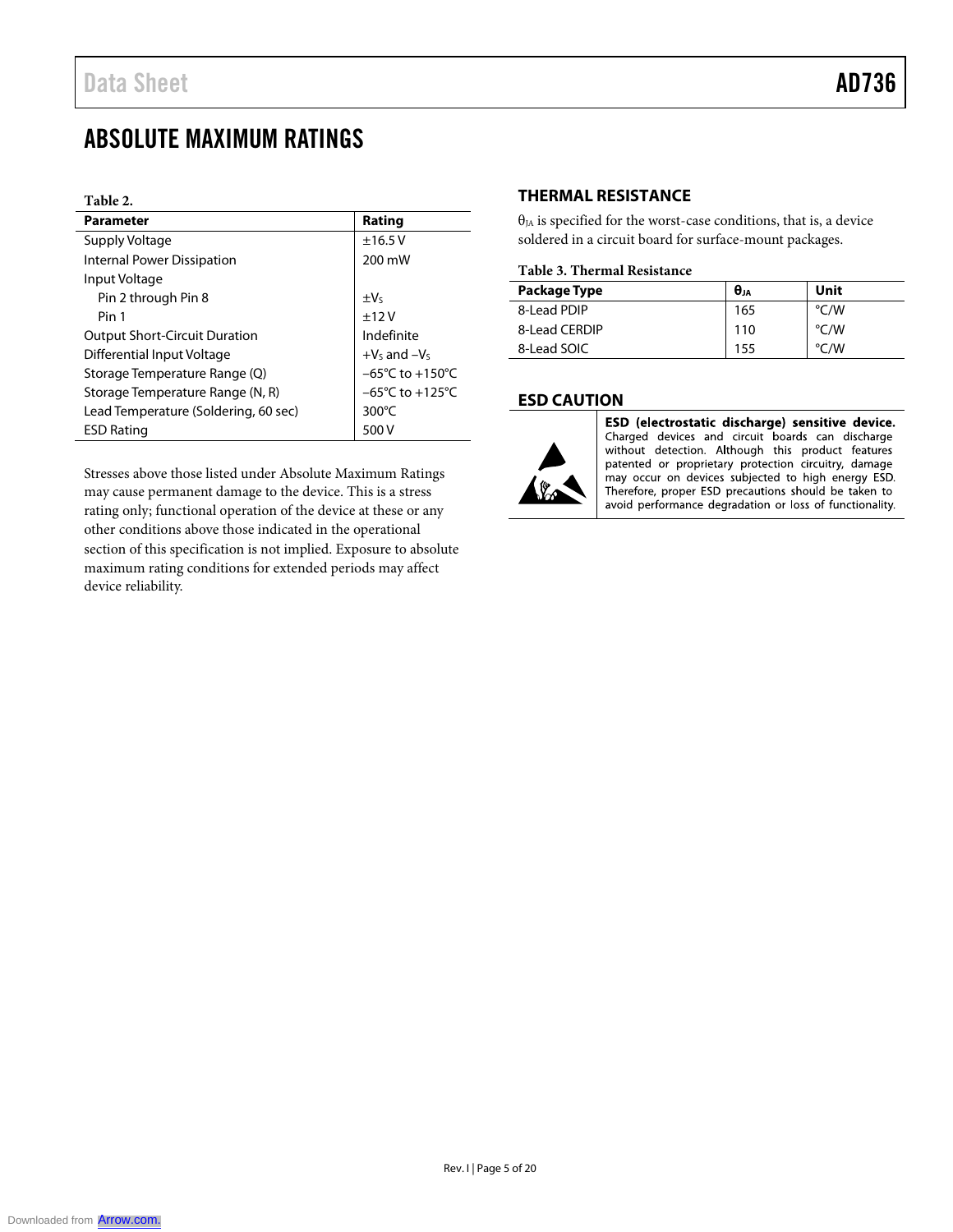## PIN CONFIGURATION AND FUNCTION DESCRIPTIONS



#### **Table 4. Pin Function Descriptions**

| Pin No. | Mnemonic              | <b>Description</b>                                                                                                                                                                                                                                                                                                                            |
|---------|-----------------------|-----------------------------------------------------------------------------------------------------------------------------------------------------------------------------------------------------------------------------------------------------------------------------------------------------------------------------------------------|
|         | C <sub>C</sub>        | Coupling Capacitor. If dc coupling is desired at Pin 2, connect a coupling capacitor to this pin. If the coupling at<br>Pin 2 is ac, connect this pin to ground. Note that this pin is also an input, with an input impedance of 8 k $\Omega$ .<br>Such an input is useful for applications with high input voltages and low supply voltages. |
|         | <b>V<sub>IN</sub></b> | High Input Impedance Pin.                                                                                                                                                                                                                                                                                                                     |
|         | $C_{F}$               | Connect an Auxiliary Low-Pass Filter Capacitor from the Output.                                                                                                                                                                                                                                                                               |
|         | $-VS$                 | Negative Supply Voltage if Dual Supplies Are Used, or Ground if Connected to a Single-Supply Source.                                                                                                                                                                                                                                          |
|         | $C_{AV}$              | Connect the Averaging Capacitor Here.                                                                                                                                                                                                                                                                                                         |
| 6       | OUTPUT                | DC Output Voltage.                                                                                                                                                                                                                                                                                                                            |
|         | $+VS$                 | Positive Supply Voltage.                                                                                                                                                                                                                                                                                                                      |
|         | <b>COM</b>            | Common.                                                                                                                                                                                                                                                                                                                                       |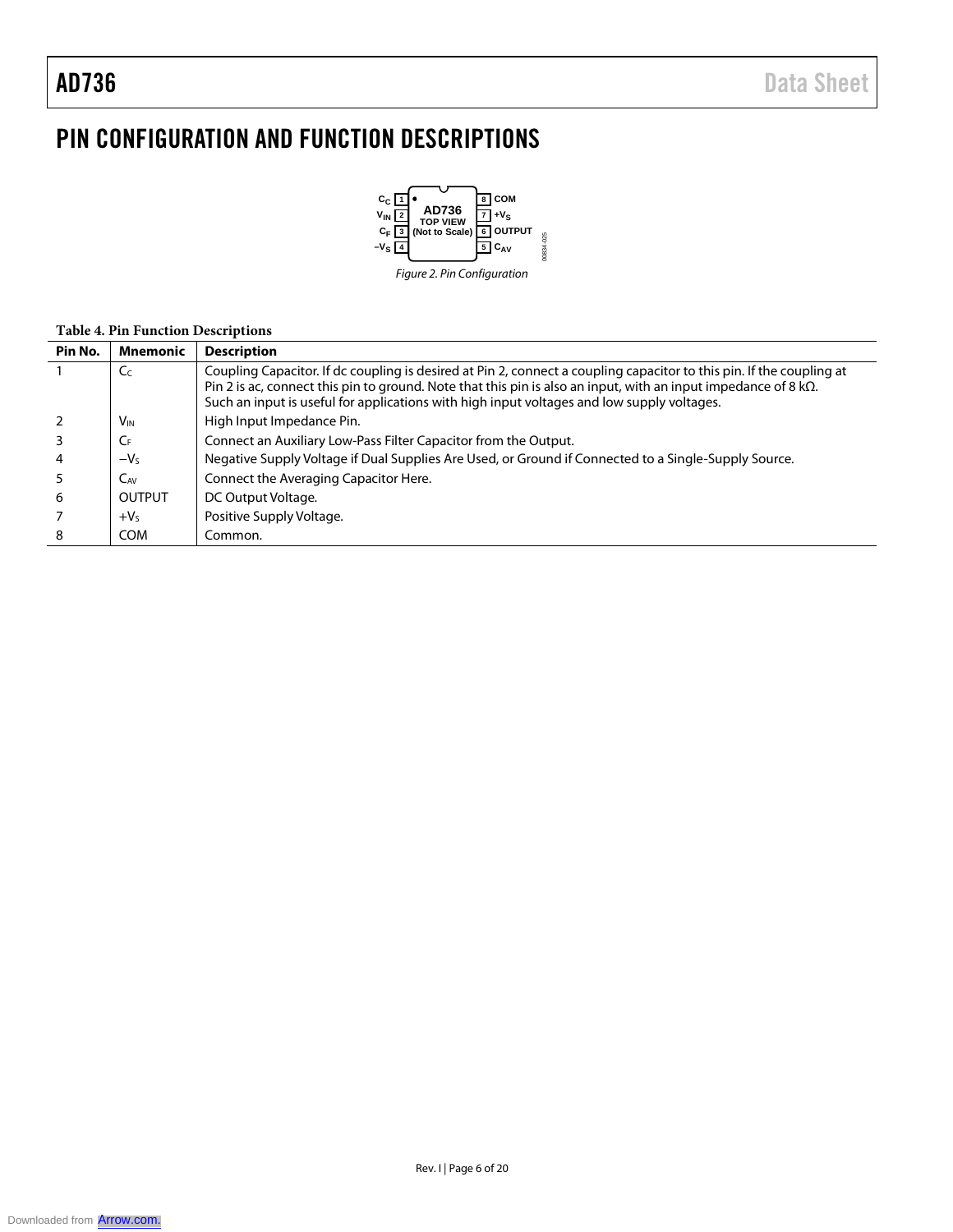## TYPICAL PERFORMANCE CHARACTERISTICS













*Figure 6. Frequency Response Driving Pin 1*





*Figure 8. Additional Error vs. Crest Factor with Various Values of CAV*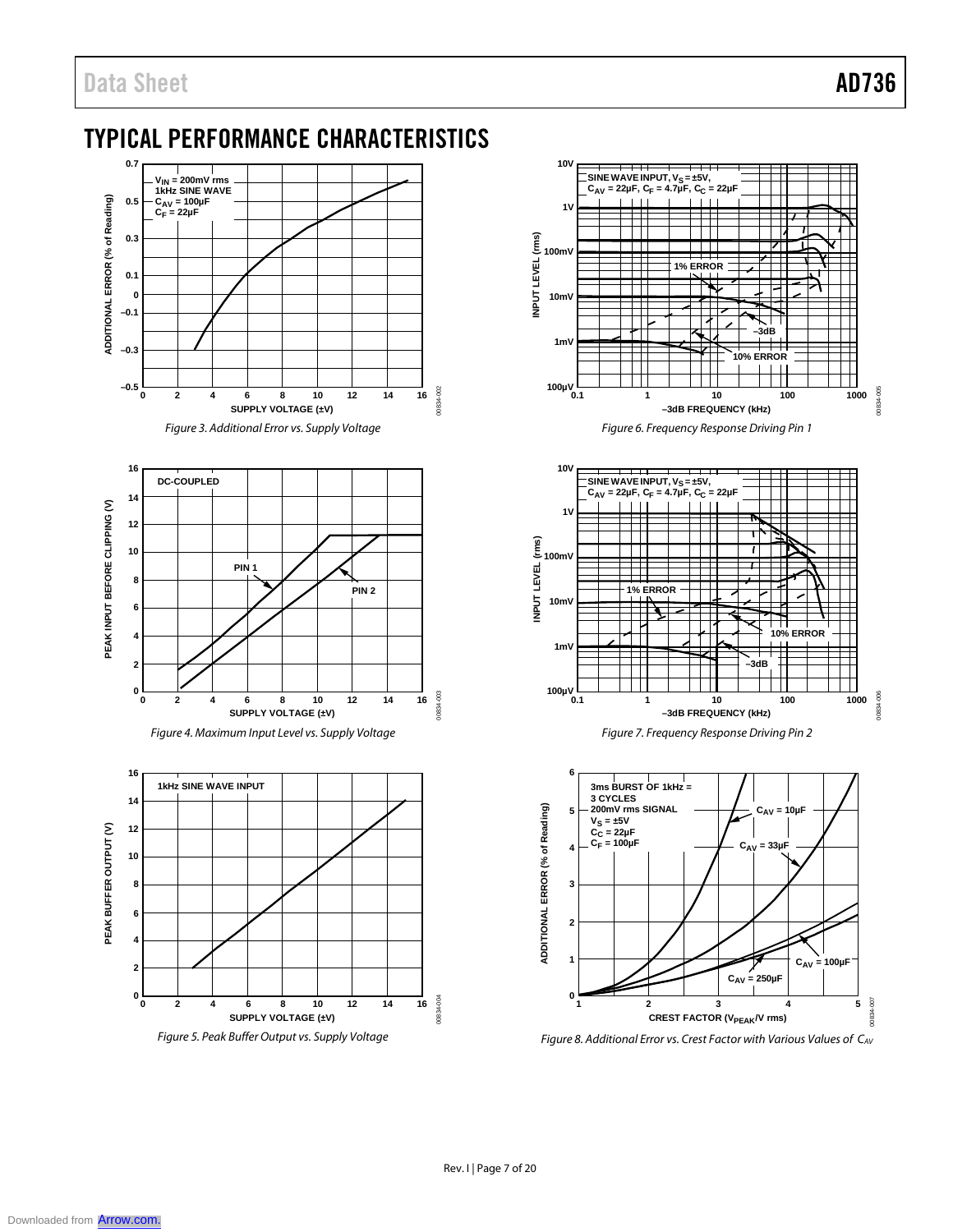









*Figure 14. RMS Input Level vs. Frequency for Specified Averaging Error*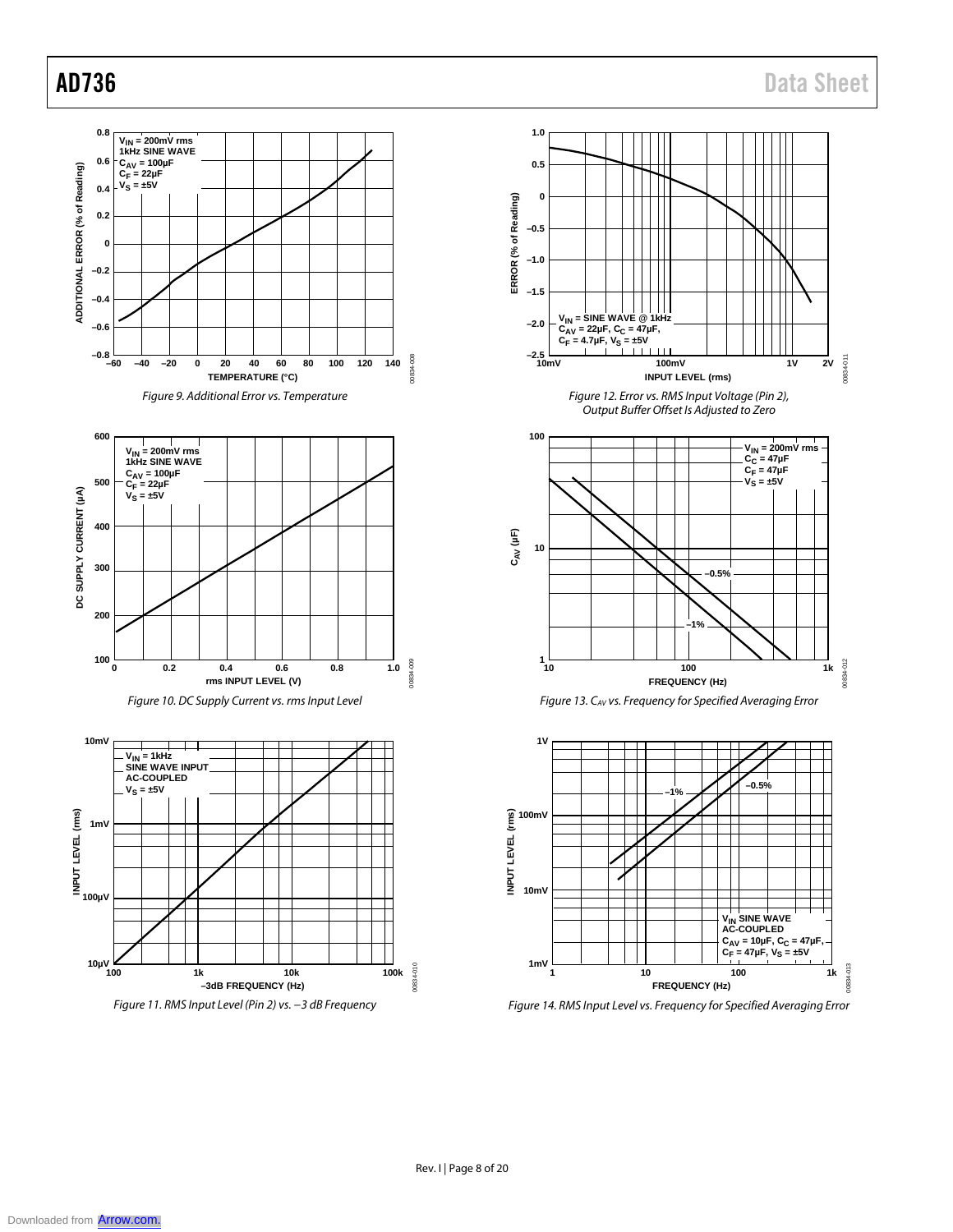## Data Sheet **AD736**

### **4.0 3.5** INPUT BIAS CURRENT (pA) **INPUT BIAS CURRENT (pA) 3.0 2.5 2.0 1.5 1.0** 00834-014 00834-014 **0 2 4 6 8 10 12 14 16 SUPPLY VOLTAGE (±V)**

*Figure 15. Pin 2 Input Bias Current vs. Supply Voltage*



*Figure 17. Pin 2 Input Bias Current vs. Temperature*



*Figure 16. RMS Input Level for Various Values of CAV vs. Settling Time*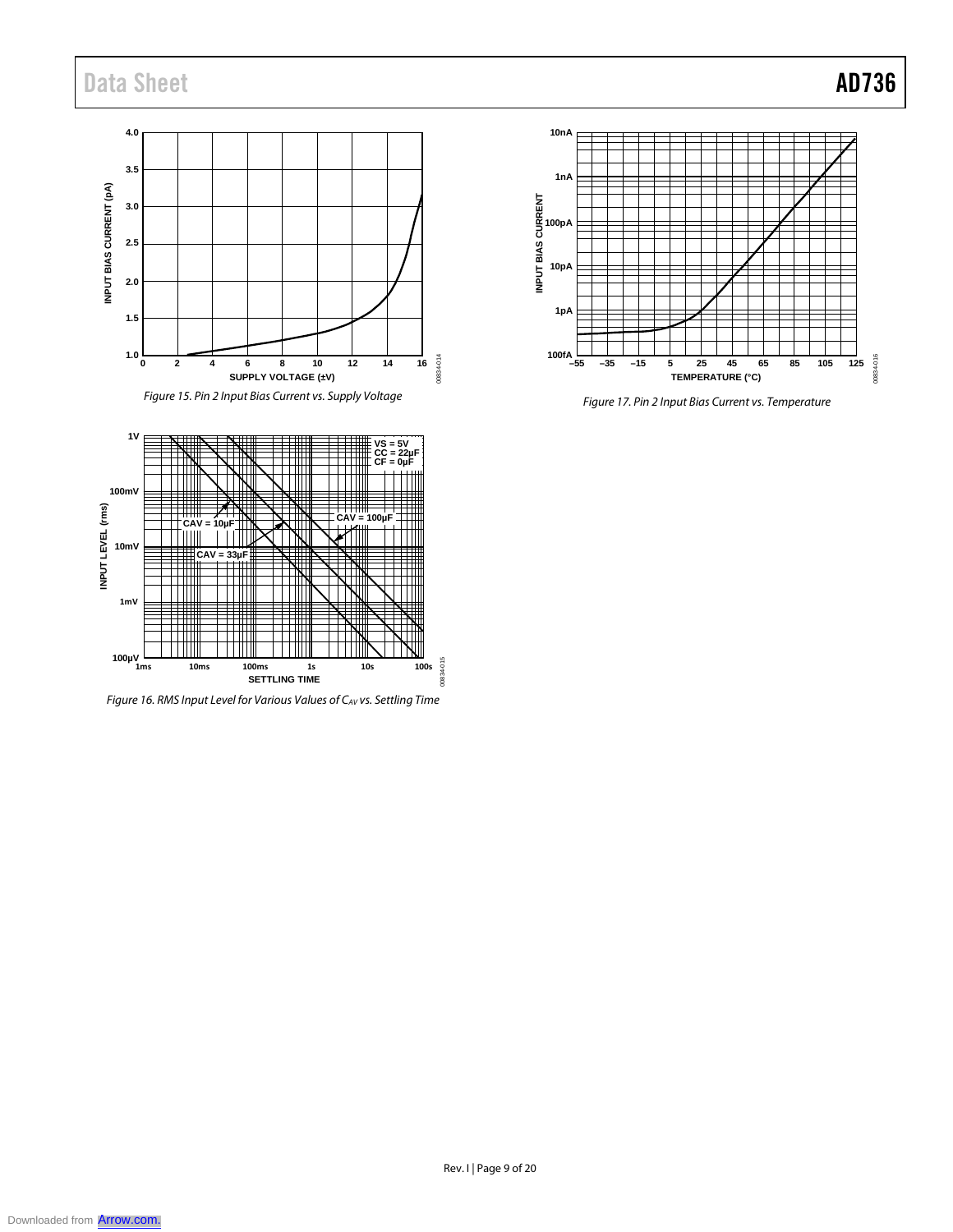## THEORY OF OPERATION



*Figure 18. AD736 True RMS Circuit*

As shown by Figure 18, the AD736 has five functional subsections: the input amplifier, full-wave rectifier (FWR), rms core, output amplifier, and bias section. The FET input amplifier allows both a high impedance, buffered input (Pin 2) and a low impedance, wide dynamic range input (Pin 1). The high impedance input, with its low input bias current, is well suited for use with high impedance input attenuators.

The output of the input amplifier drives a full-wave precision rectifier that, in turn, drives the rms core. The essential rms operations of squaring, averaging, and square rooting are performed in the core using an external averaging capacitor, CAV. Without CAV, the rectified input signal travels through the core unprocessed, as is done with the average responding connection (see Figure 19).

A final subsection, an output amplifier, buffers the output from the core and allows optional low-pass filtering to be performed via the external capacitor, CF, which is connected across the feedback path of the amplifier. In the average responding connection, this is where all of the averaging is carried out. In the rms circuit, this additional filtering stage helps reduce any output ripple that was not removed by the averaging capacitor, CAV.

### **TYPES OF AC MEASUREMENT**

The AD736 is capable of measuring ac signals by operating as either an average responding converter or a true rms-to-dc converter. As its name implies, an average responding converter computes the average absolute value of an ac (or ac and dc) voltage or current by full-wave rectifying and low-pass filtering the input signal; this approximates the average. The resulting output, a dc average level, is scaled by adding (or reducing) gain; this scale factor converts the dc average reading to an rms equivalent value for the waveform being measured. For example, the average absolute value of a sine wave voltage is 0.636 times  $V_{\text{PEAK}}$ ; the corresponding rms value is 0.707  $\times$  V<sub>PEAK</sub>. Therefore, for sine wave voltages, the required scale factor is 1.11 (0.707/0.636).

In contrast to measuring the average value, true rms measurement is a universal language among waveforms, allowing the magnitudes of all types of voltage (or current) waveforms to be compared to one another and to dc. RMS is a direct measure of the power or heating value of an ac voltage compared to that of a dc voltage; an ac signal of 1 V rms produces the same amount of heat in a resistor as a 1 V dc signal.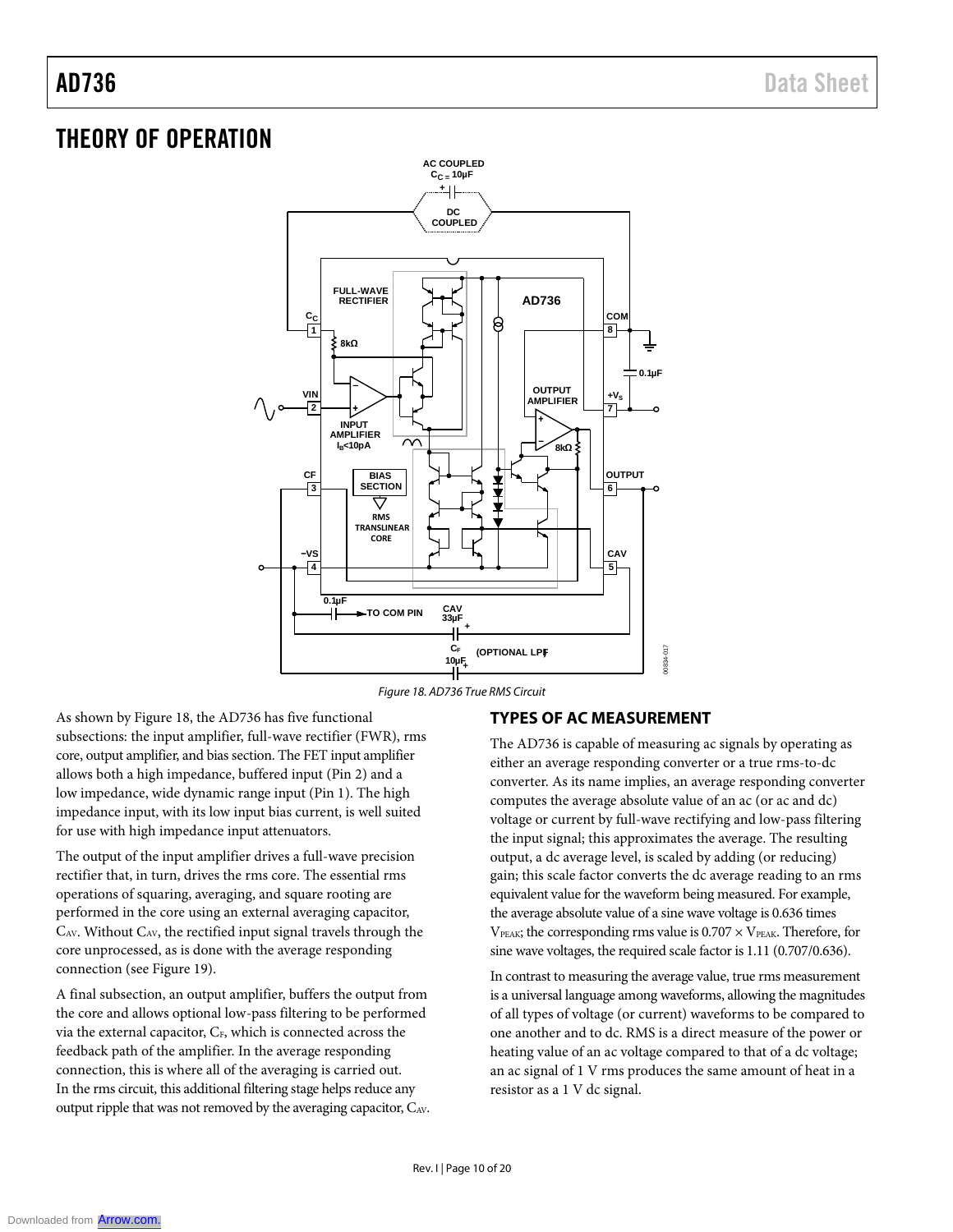## Data Sheet **AD736**

Mathematically, the rms value of a voltage is defined (using a simplified equation) as

$$
V \text{ rms} = \sqrt{Avg(V^2)}
$$

This involves squaring the signal, taking the average, and then obtaining the square root. True rms converters are smart rectifiers; they provide an accurate rms reading regardless of the type of waveform being measured. However, average responding converters can exhibit very high errors when their input signals deviate from their precalibrated waveform; the magnitude of the error depends on the type of waveform being measured. For example, if an average responding converter is calibrated to measure the rms value of sine wave voltages and then is used to measure either symmetrical square waves or dc voltages, the converter has a computational error 11% (of reading) higher than the true rms value (see Table 5).

### **CALCULATING SETTLING TIME USING FIGURE 16**

Figure 16 can be used to closely approximate the time required for the AD736 to settle when its input level is reduced in amplitude. The net time required for the rms converter to settle is the difference between two times extracted from the graph (the initial time minus the final settling time). As an example, consider the following conditions: a 33 µF averaging capacitor, a 100 mV initial rms input level, and a final (reduced) 1 mV input level. From Figure 16, the initial settling time (where the 100 mV line intersects the 33 µF line) is approximately 80 ms.

The settling time corresponding to the new or final input level of 1 mV is approximately 8 seconds. Therefore, the net time for the circuit to settle to its new value is 8 seconds minus 80 ms, which is 7.92 seconds. Note that because of the smooth decay characteristic inherent with a capacitor/diode combination, this is the total settling time to the final value (that is, not the settling time to 1%, 0.1%, and so on, of the final value). In addition, this graph provides the worst-case settling time because the AD736 settles very quickly with increasing input levels.

#### **RMS MEASUREMENT—CHOOSING THE OPTIMUM VALUE FOR CAV**

Because the external averaging capacitor,  $C_{AV}$ , holds the rectified input signal during rms computation, its value directly affects the accuracy of the rms measurement, especially at low frequencies. Furthermore, because the averaging capacitor appears across a diode in the rms core, the averaging time constant increases exponentially as the input signal is reduced. This means that as the input level decreases, errors due to nonideal averaging decrease, and the time required for the circuit to settle to the new rms level increases. Therefore, lower input levels allow the circuit to perform better (due to increased averaging) but increase the waiting time between measurements. Obviously, when selecting  $C_{AV}$ , a trade-off between computational accuracy and settling time is required.

| Waveform Type 1 V Peak Amplitude   | <b>Crest Factor</b><br>$(V_{PEAK}/V$ rms) | <b>True RMS</b><br>Value (V) | <b>Average Responding Circuit</b><br><b>Calibrated to Read RMS Value of</b><br>Sine Waves (V) | % of Reading Error Using<br><b>Average Responding Circuit</b> |
|------------------------------------|-------------------------------------------|------------------------------|-----------------------------------------------------------------------------------------------|---------------------------------------------------------------|
| <b>Undistorted Sine Wave</b>       | 1.414                                     | 0.707                        | 0.707                                                                                         | 0                                                             |
| Symmetrical Square Wave            | 1.00                                      | 1.00                         | 1.11                                                                                          | $+11.0$                                                       |
| Undistorted Triangle Wave          | 1.73                                      | 0.577                        | 0.555                                                                                         | $-3.8$                                                        |
| Gaussian Noise (98% of Peaks <1 V) | 3                                         | 0.333                        | 0.295                                                                                         | $-11.4$                                                       |
| Rectangular                        | 2                                         | 0.5                          | 0.278                                                                                         | $-44$                                                         |
| Pulse Train                        | 10                                        | 0.1                          | 0.011                                                                                         | $-89$                                                         |
| <b>SCR Waveforms</b>               |                                           |                              |                                                                                               |                                                               |
| 50% Duty Cycle                     | 2                                         | 0.495                        | 0.354                                                                                         | $-28$                                                         |
| 25% Duty Cycle                     | 4.7                                       | 0.212                        | 0.150                                                                                         | $-30$                                                         |

#### **Table 5. Error Introduced by an Average Responding Circuit when Measuring Common Waveforms**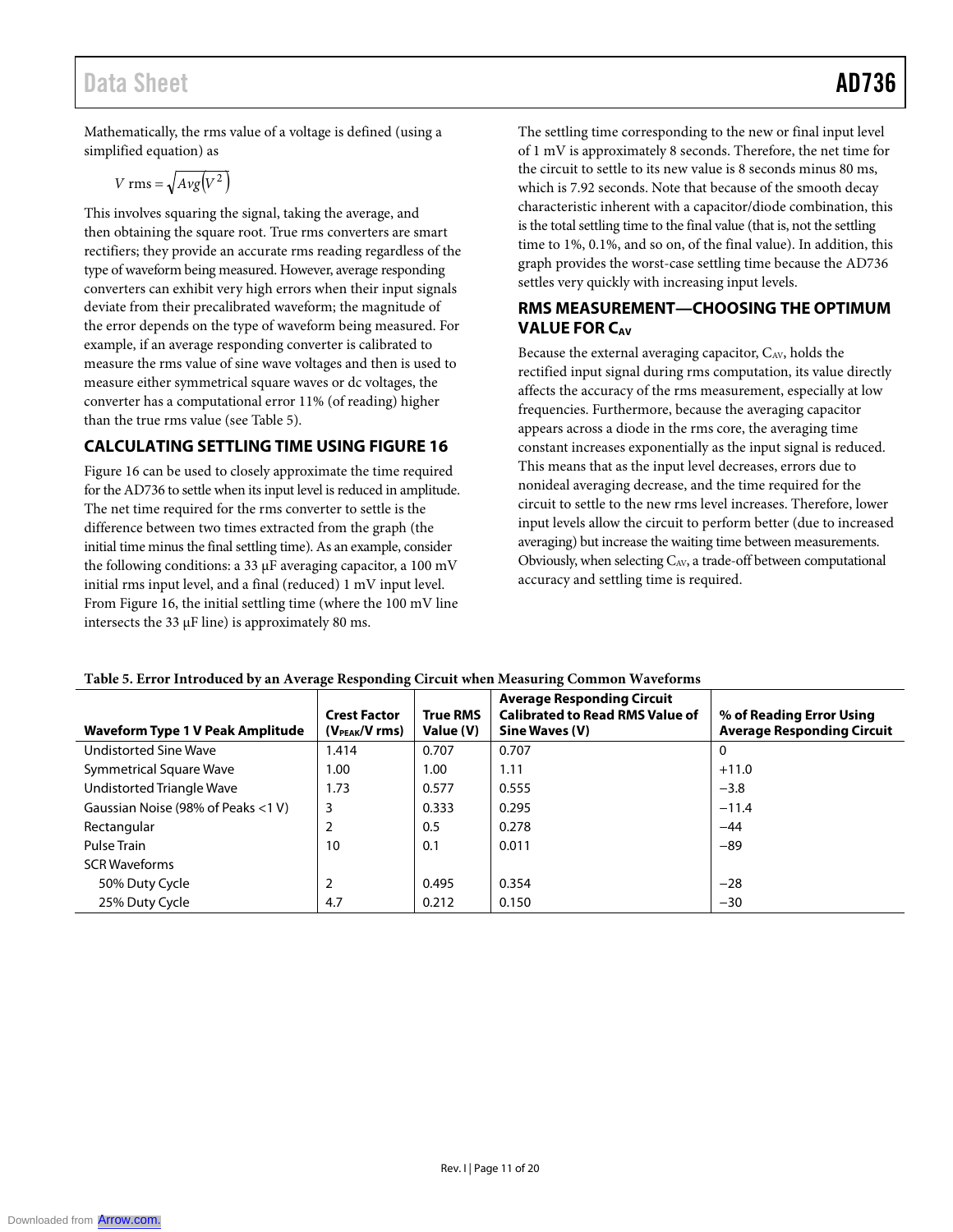### **RAPID SETTLING TIMES VIA THE AVERAGE RESPONDING CONNECTION**

Because the average responding connection shown in Figure 19 does not use the CAV averaging capacitor, its settling time does not vary with the input signal level. It is determined solely by the RC time constant of  $C_F$  and the internal 8 k $\Omega$  resistor in the output amplifier's feedback path.



#### *Figure 19. AD736 Average Responding Circuit*

#### **DC ERROR, OUTPUT RIPPLE, AND AVERAGING ERROR**

Figure 20 shows the typical output waveform of the AD736 with a sine wave input applied. As with all real-world devices, the ideal output of  $V_{\text{OUT}} = V_{\text{IN}}$  is never achieved exactly. Instead, the output contains both a dc and an ac error component.

As shown in Figure 20, the dc error is the difference between the average of the output signal (when all the ripple in the output is removed by external filtering) and the ideal dc output. The dc error component is therefore set solely by the value of the averaging capacitor used. No amount of post filtering (that is, using a very large  $C_F$ ) allows the output voltage to equal its ideal value. The ac error component, an output ripple, can be easily removed by using a large enough post filtering capacitor, CF.

In most cases, the combined magnitudes of both the dc and ac error components need to be considered when selecting appropriate values for Capacitor C<sub>AV</sub> and Capacitor C<sub>F</sub>. This combined error, representing the maximum uncertainty of the measurement, is termed the averaging error and is equal to the peak value of the output ripple plus the dc error.



*Figure 20. Output Waveform for Sine Wave Input Voltage*

As the input frequency increases, both error components decrease rapidly; if the input frequency doubles, the dc error and ripple reduce to one quarter and one half of their original values, respectively, and rapidly become insignificant.

#### **AC MEASUREMENT ACCURACY AND CREST FACTOR**

The crest factor of the input waveform is often overlooked when determining the accuracy of an ac measurement. Crest factor is defined as the ratio of the peak signal amplitude to the rms amplitude (crest factor =  $V_{PEAK}/V$  rms). Many common waveforms, such as sine and triangle waves, have relatively low crest factors (≤2). Other waveforms, such as low duty-cycle pulse trains and SCR waveforms, have high crest factors. These types of waveforms require a long averaging time constant (to average out the long periods between pulses). Figure 8 shows the additional error vs. the crest factor of the AD736 for various values of CAV.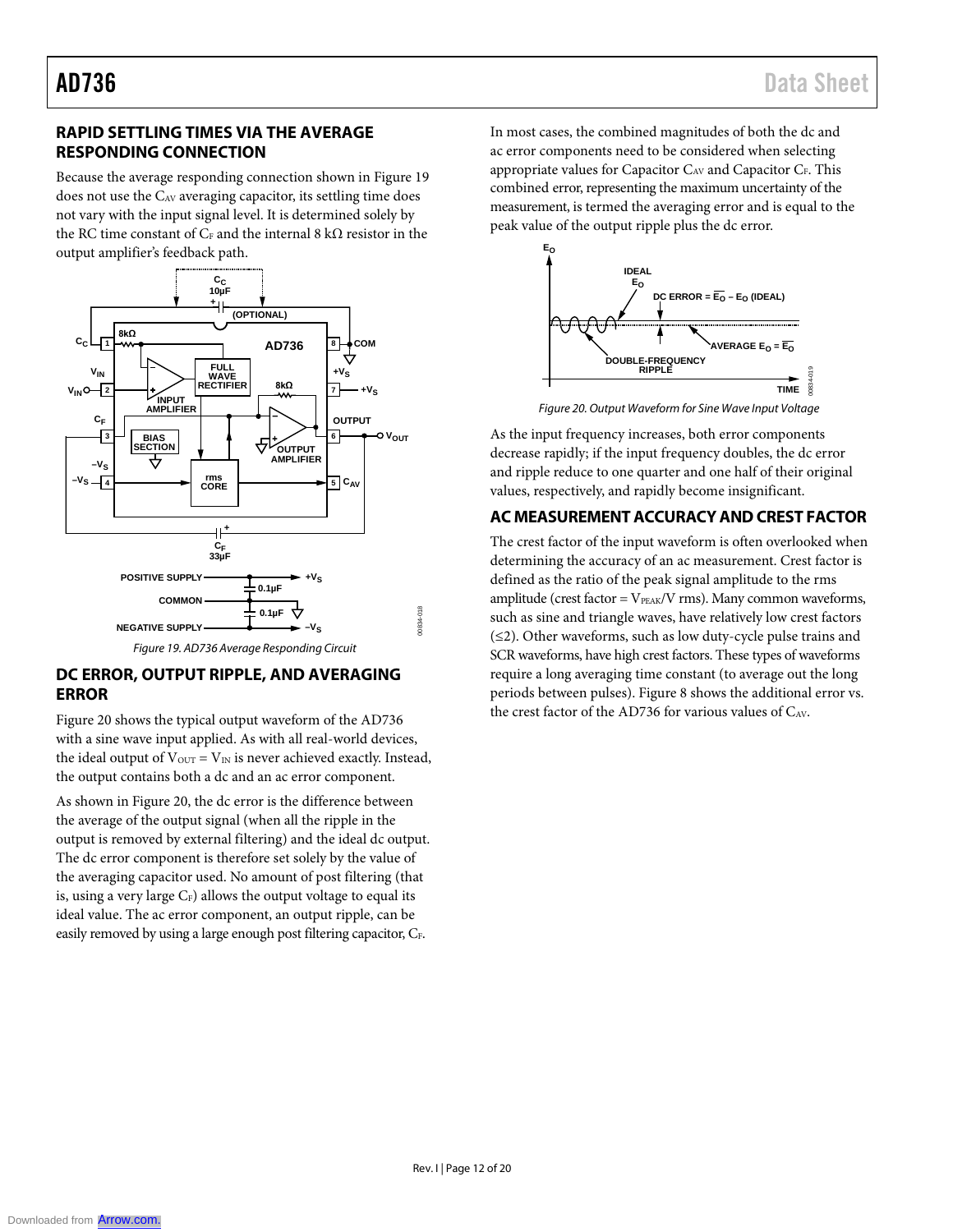## APPLICATIONS **CONNECTING THE INPUT**

The inputs of the AD736 resemble an op amp, with noninverting and inverting inputs. The input stages are JFETs accessible at Pin 1 and Pin 2. Designated as the high impedance input, Pin 2 is connected directly to a JFET gate. Pin 1 is the low impedance input because of the scaling resistor connected to the gate of the second JFET. This gate-resistor junction is not externally accessible and is servo-ed to the voltage level of the gate of the first JFET, as in a classic feedback circuit. This action results in the typical 8 kΩ input impedance referred to ground or reference level.

This input structure provides four input configurations as shown in Figure 21, Figure 22, Figure 23, and Figure 24. Figure 21 and Figure 22 show the high impedance configurations, and Figure 23 and Figure 24 show the low impedance connections used to extend the input voltage range.



*Figure 21. High-Z AC-Coupled Input Connection (Default)*



*Figure 22. High-Z DC-Coupled Input Connection*





*Figure 24. Low-Z DC-Coupled Input Connection*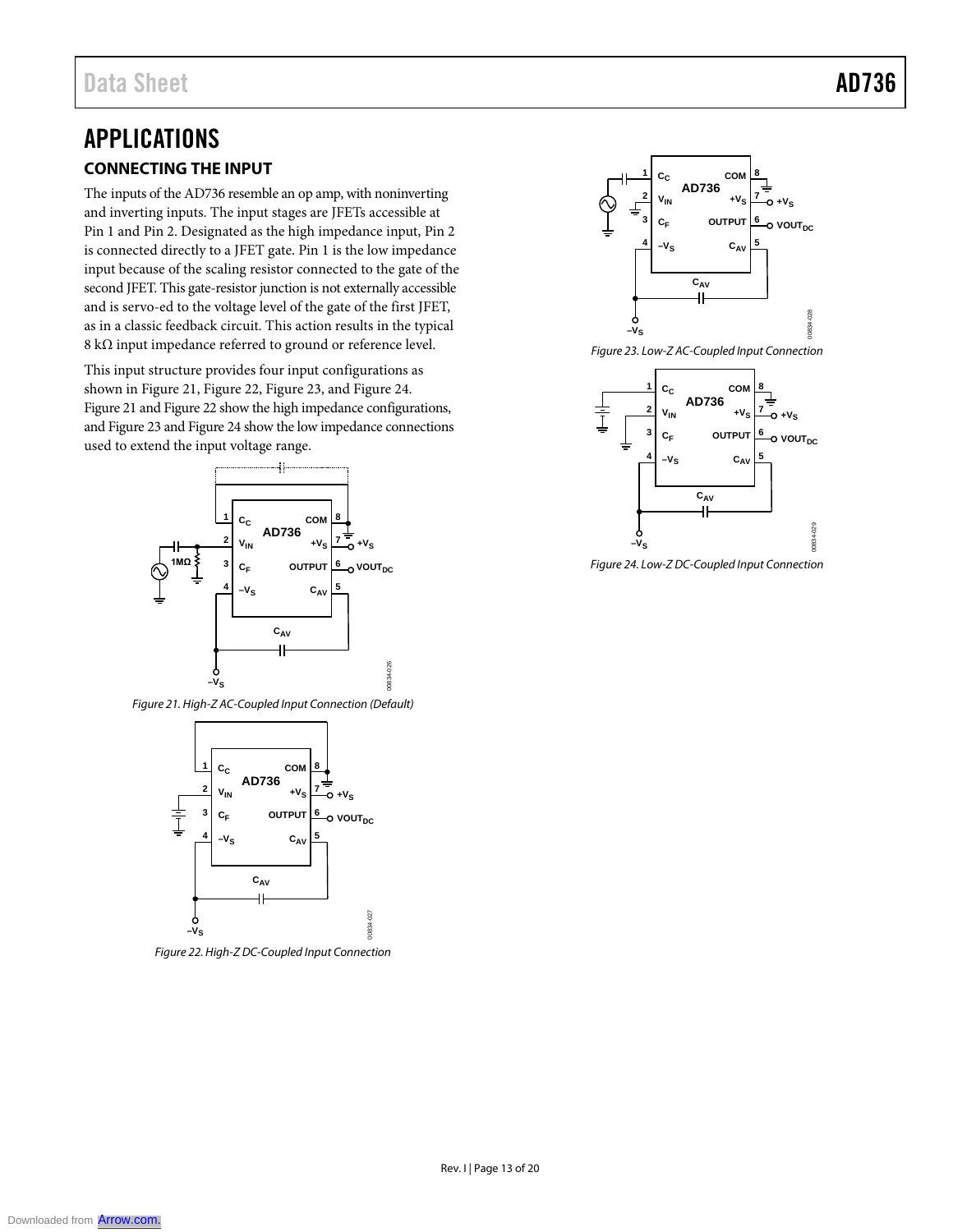### **SELECTING PRACTICAL VALUES FOR INPUT COUPLING (CC), AVERAGING (CAV), AND FILTERING (CF) CAPACITORS**

Table 6 provides practical values of  $C_{AV}$  and  $C_{F}$  for several common applications.

The input coupling capacitor,  $C_c$ , in conjunction with the 8 kΩ internal input scaling resistor, determine the −3 dB low frequency roll-off. This frequency, F<sub>L</sub>, is equal to

2π (8000)(Value of  $\mathit{C}_\mathit{C}$  in Farads) 1  $F_L = \frac{1}{2\pi (8000)(Value of C_c in Farads)}$  $E_L = \frac{1}{2\pi (8000)(Value of C_C)}$ 

#### **Table 6. Capacitor Selection Chart**

Note that at FL, the amplitude error is approximately −30% (**–**3 dB) of the reading. To reduce this error to 0.5% of the reading, choose a value of Cc that sets FL at one-tenth of the lowest frequency to be measured.

In addition, if the input voltage has more than 100 mV of dc offset, then the ac-coupling network shown in Figure 27 should be used in addition to  $C_c$ .

|                                        |                          | Low Frequency    | <b>Max Crest</b> | $C_{AV}$  | $C_{F}$   |                                  |
|----------------------------------------|--------------------------|------------------|------------------|-----------|-----------|----------------------------------|
| <b>Application</b>                     | <b>RMS Input Level</b>   | Cutoff $(-3 dB)$ | <b>Factor</b>    | $(\mu F)$ | $(\mu F)$ | Settling Time <sup>1</sup> to 1% |
| <b>General-Purpose RMS Computation</b> | $0V$ to $1V$             | 20 Hz            | 5                | 150       | 10        | 360 ms                           |
|                                        |                          | 200 Hz           | 5                | 15        |           | 36 ms                            |
|                                        | 0 mV to 200 mV           | 20 Hz            | 5                | 33        | 10        | 360 ms                           |
|                                        |                          | 200 Hz           | 5                | 3.3       |           | 36 ms                            |
| <b>General Purpose</b>                 | $0V$ to $1V$             | 20 Hz            |                  | None      | 33        | $1.2$ sec                        |
| Average                                |                          | 200 Hz           |                  | None      | 3.3       | 120 ms                           |
| Responding                             | 0 mV to 200 mV           | 20 Hz            |                  | None      | 33        | $1.2$ sec                        |
|                                        |                          | 200 Hz           |                  | None      | 3.3       | 120 ms                           |
| <b>SCR Waveform Measurement</b>        | $0 \text{ mV}$ to 200 mV | 50 Hz            | 5                | 100       | 33        | $1.2$ sec                        |
|                                        |                          | 60 Hz            | 5                | 82        | 27        | 1.0 <sub>sec</sub>               |
|                                        | $0$ mV to $100$ mV       | 50 Hz            | 5                | 50        | 33        | $1.2$ sec                        |
|                                        |                          | 60 Hz            | 5                | 47        | 27        | 1.0 <sub>sec</sub>               |
| <b>Audio Applications</b>              |                          |                  |                  |           |           |                                  |
| Speech                                 | 0 mV to 200 mV           | 300 Hz           | 3                | 1.5       | 0.5       | 18 <sub>ms</sub>                 |
| Music                                  | 0 mV to 100 mV           | 20 Hz            | 10               | 100       | 68        | 2.4 sec                          |

<sup>1</sup> Settling time is specified over the stated rms input level with the input signal increasing from zero. Settling times are greater for decreasing amplitude input signals.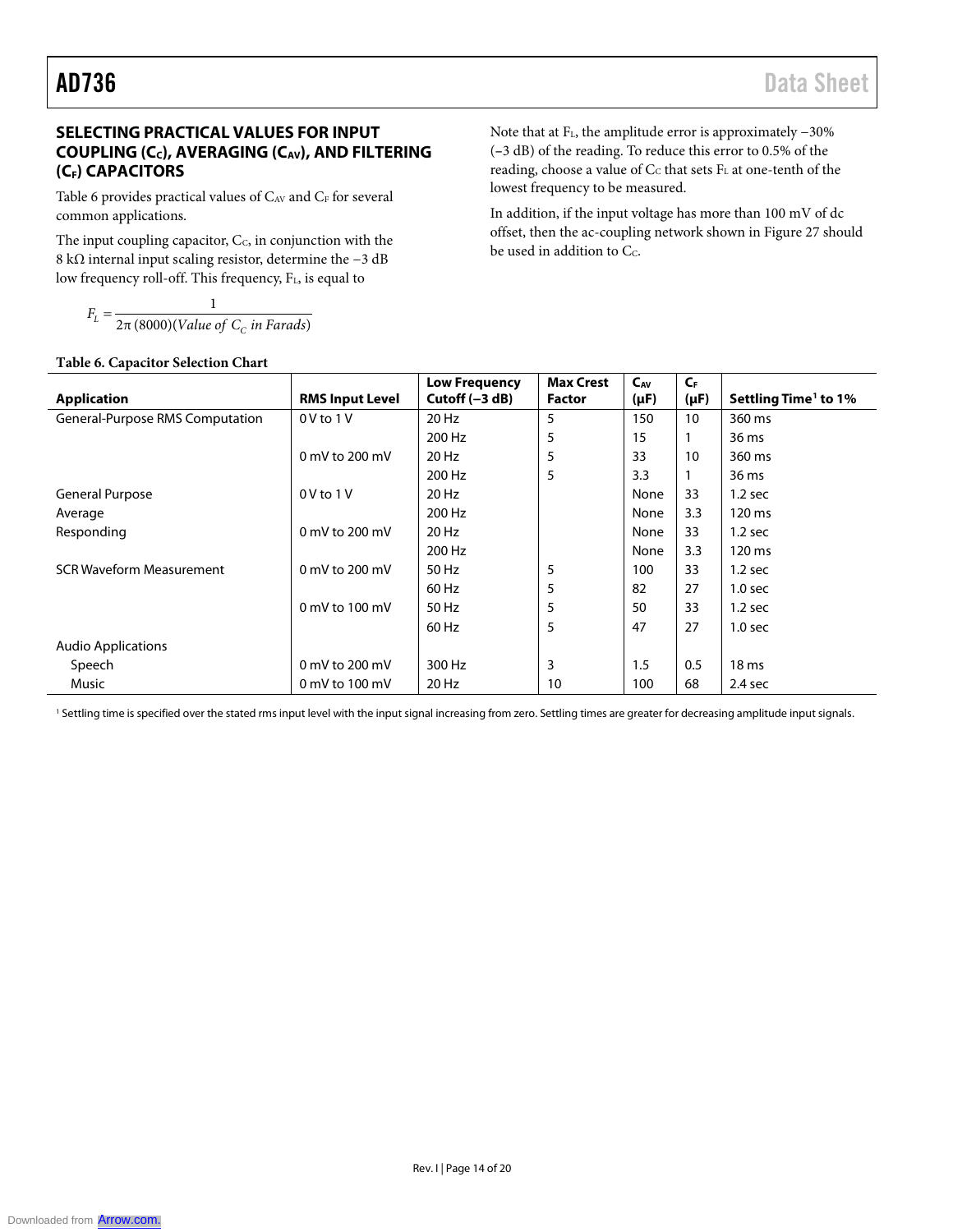#### **ADDITIONAL APPLICATION CONCEPTS**

Figure 25 through Figure 28 show four application concepts. Figure 25 shows the high input impedance FET input connected to a multitap attenuator network used in various types of instruments requiring wide ranges of voltages. For a direct network connection, the gate-charge bleeding resistor is not required. The impedance of the FET input is high enough ( $10^{12}$  Ω) so that the loading error is negligible. Manufacturers and distributors of the matched precision resistor networks shown in these figures can easily be found on the Web. The voltages shown in the diagrams are the input levels corresponding to 200 mV at each tap. Finally, the

 $47 \text{ k}\Omega$ , 1 W resistor and diode pair are a practical input protection scheme for ac line connection measurements.

Figure 26 shows both inputs connected differentially. Figure 27 shows additional components used for offset correction of the output amplifier, and Figure 28 shows connections for singlesupply operation such as is the case for handheld devices.

Further information can be found in the AN-268 Application Note—*RMS-to-DC Converters Ease Measurement Tasks*—and the RMS to DC Converter Application Guide, both of which can be found on the Analog Devices, Inc., website.

00834-020

0834-020



*Figure 25. AD736 with a High Impedance Input Attenuator*



*Figure 26. Differential Input Connection*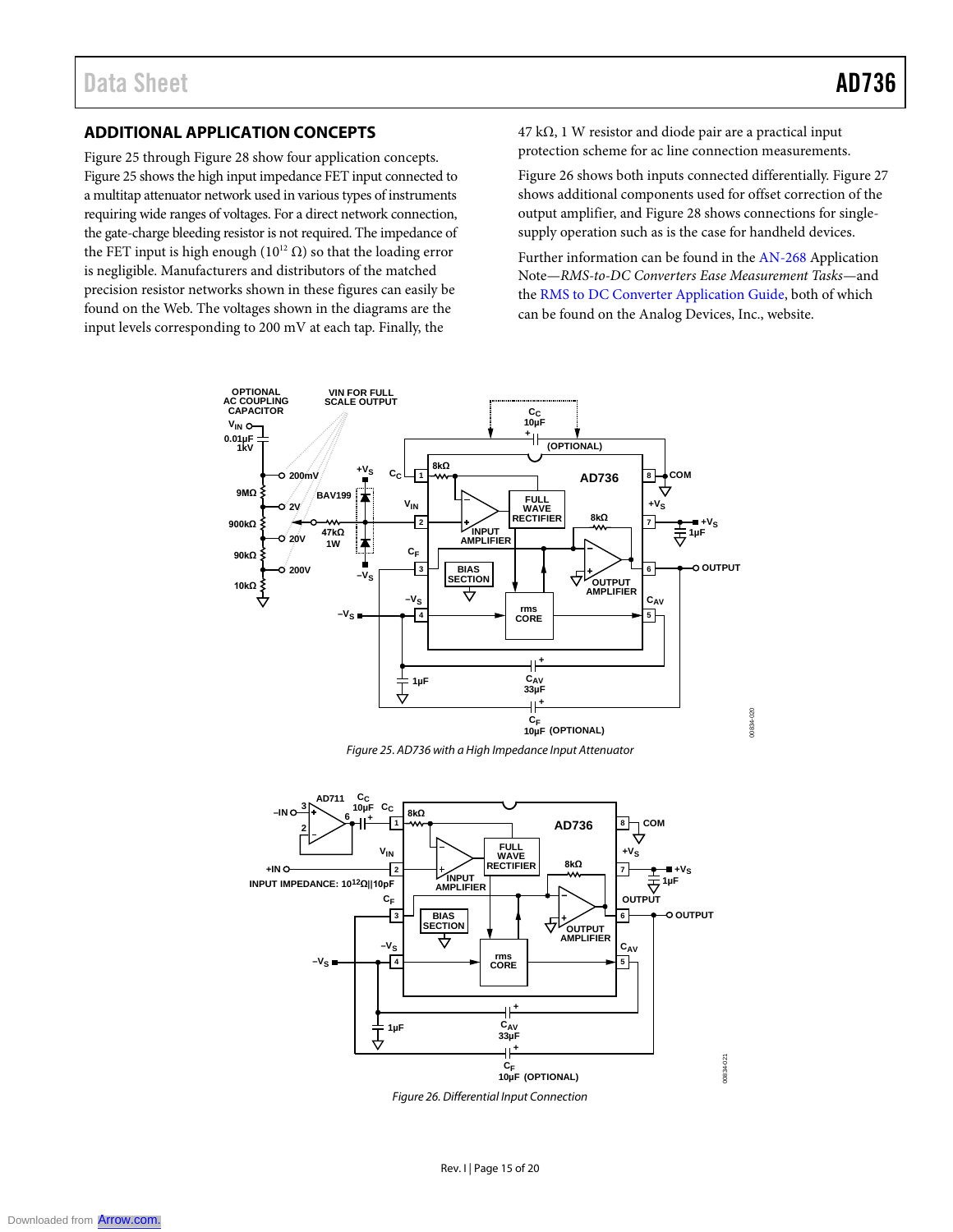



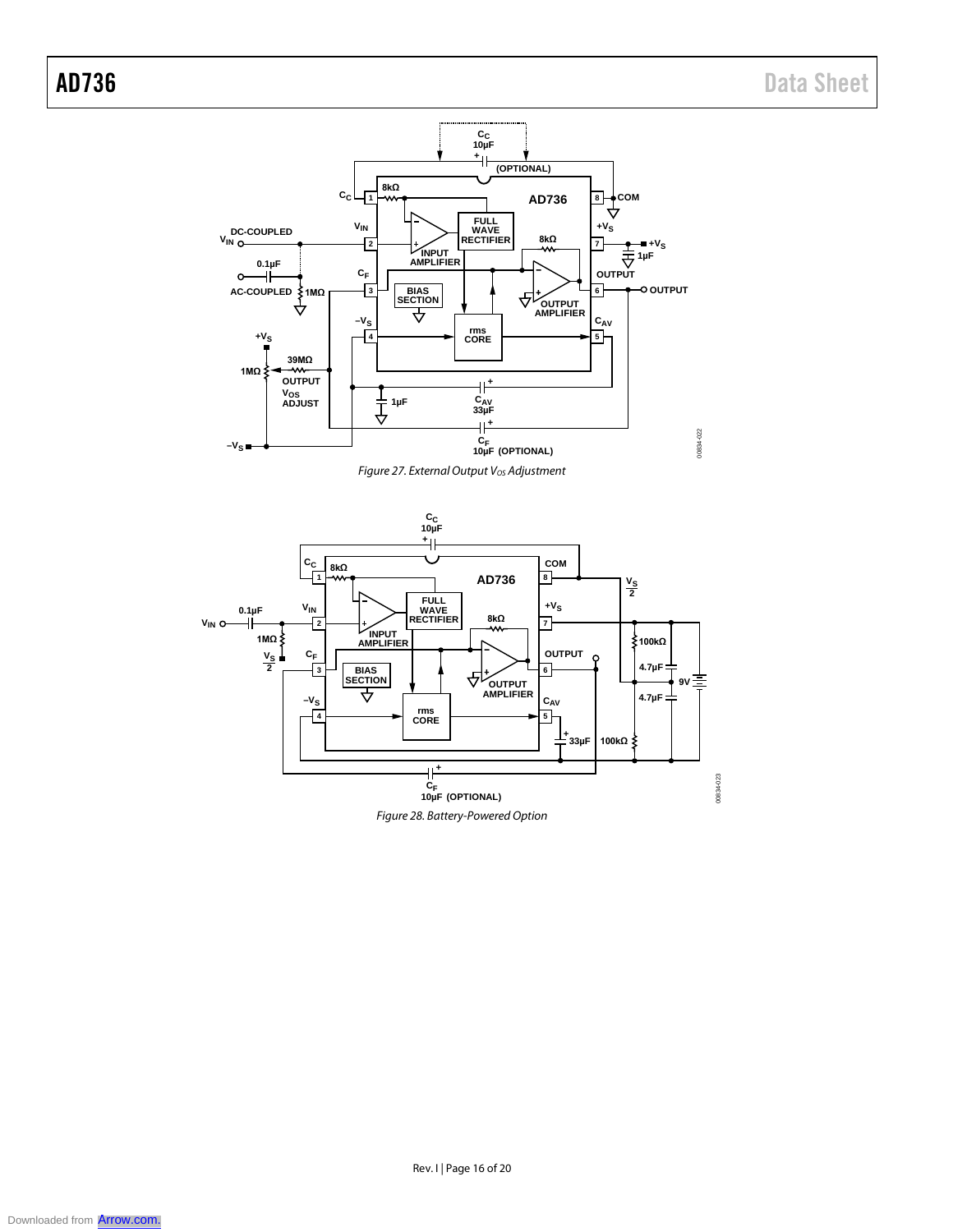00834-035

## EVALUATION BOARD

An evaluation board, AD736-EVALZ, is available for experimentation or becoming familiar with rms-to-dc converters. Figure 29 is a photograph of the board, and Figure 30 is the top silkscreen showing the component locations. Figure 31, Figure 32, Figure 33, and Figure 34 show the layers of copper, and Figure 35 shows the schematic of the board configured as shipped. The board is designed for multipurpose applications and can be used for the AD737 as well.



*Figure 30. Evaluation Board—Component-Side Silkscreen*

As shipped, the board is configured for dual supplies and high impedance input. Optional jumper locations enable low impedance and dc input connections. Using the low impedance input (Pin 1) often enables higher input signals than otherwise possible. A dc connection enables an ac plus dc measurement, but care must be taken so that the opposite polarity input is not dc-coupled to ground.

Figure 35 shows the board schematic with all movable jumpers. The jumper positions in black are default connections; the dottedoutline jumpers are optional connections. The board is tested prior to shipment and only requires a power supply connection and a precision meter to perform measurements.



*Figure 31. Evaluation Board—Component-Side Copper*



*Figure 32. Evaluation Board—Secondary-Side Copper*



*Figure 33. Evaluation Board—Internal Power Plane*



*Figure 34. Evaluation Board—Internal Ground Plane*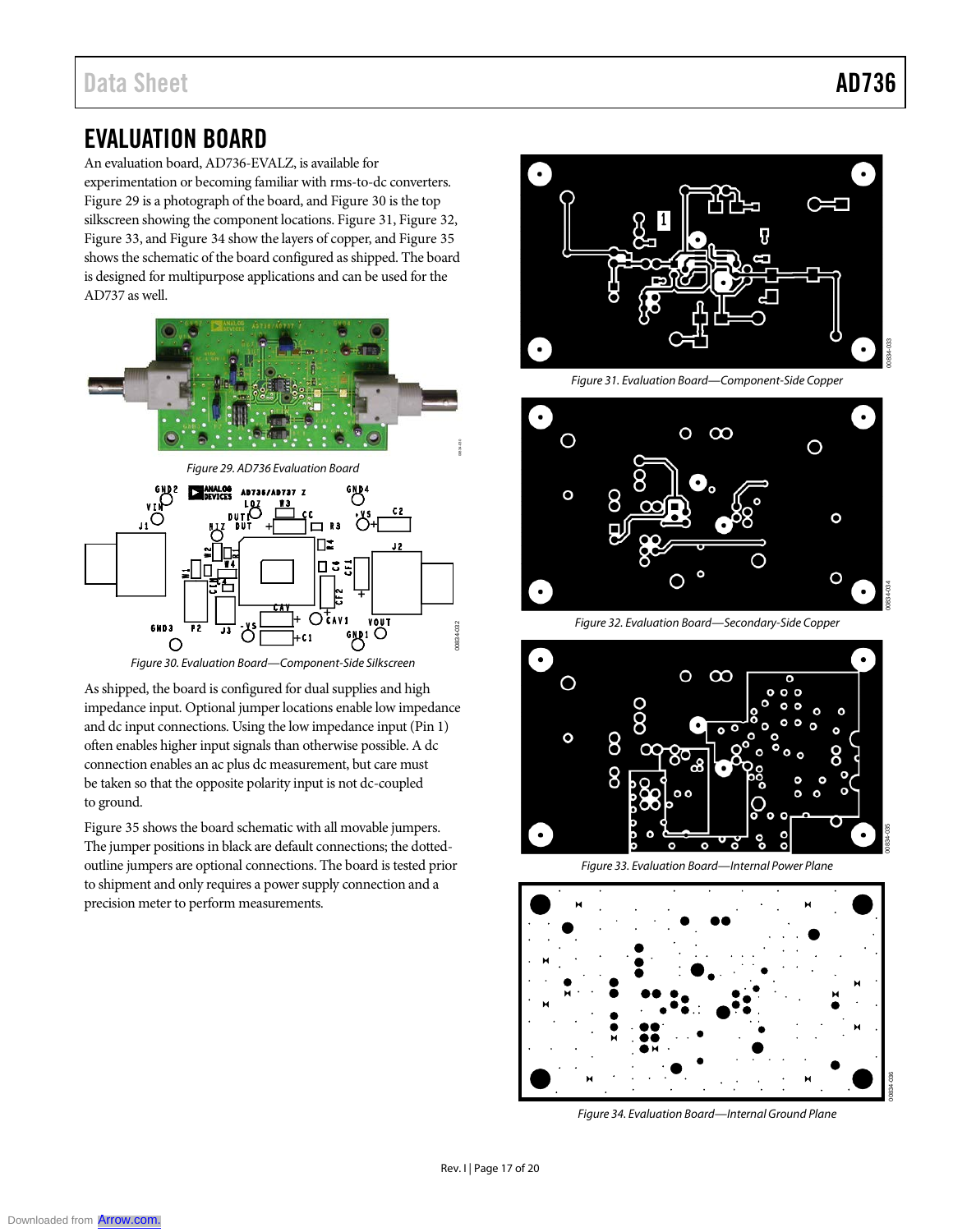

*Figure 35. Evaluation Board Schematic*

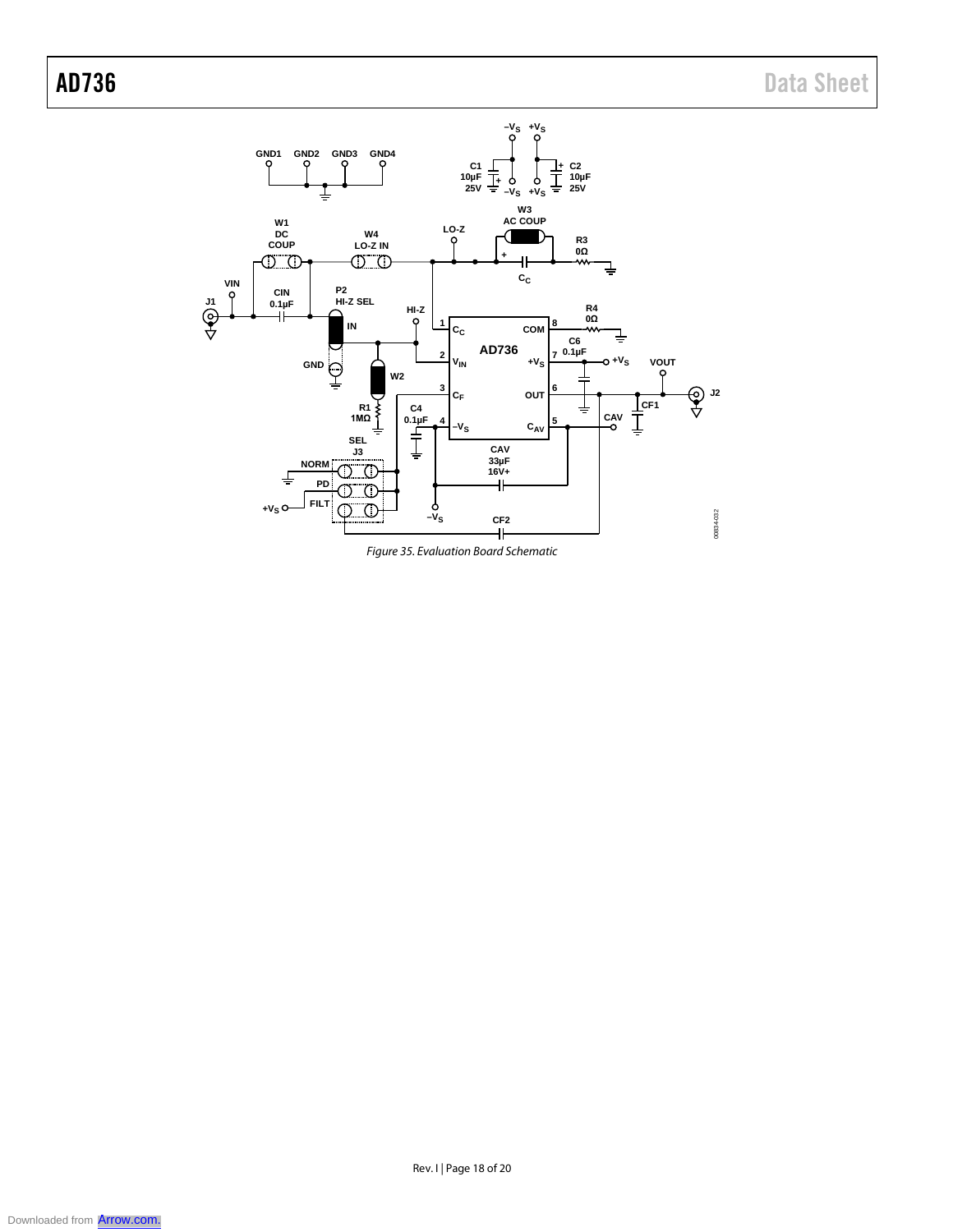**012407-A**

## OUTLINE DIMENSIONS



*Dimensions shown in inches and (millimeters)*



**0.200 (5.08) MAX**